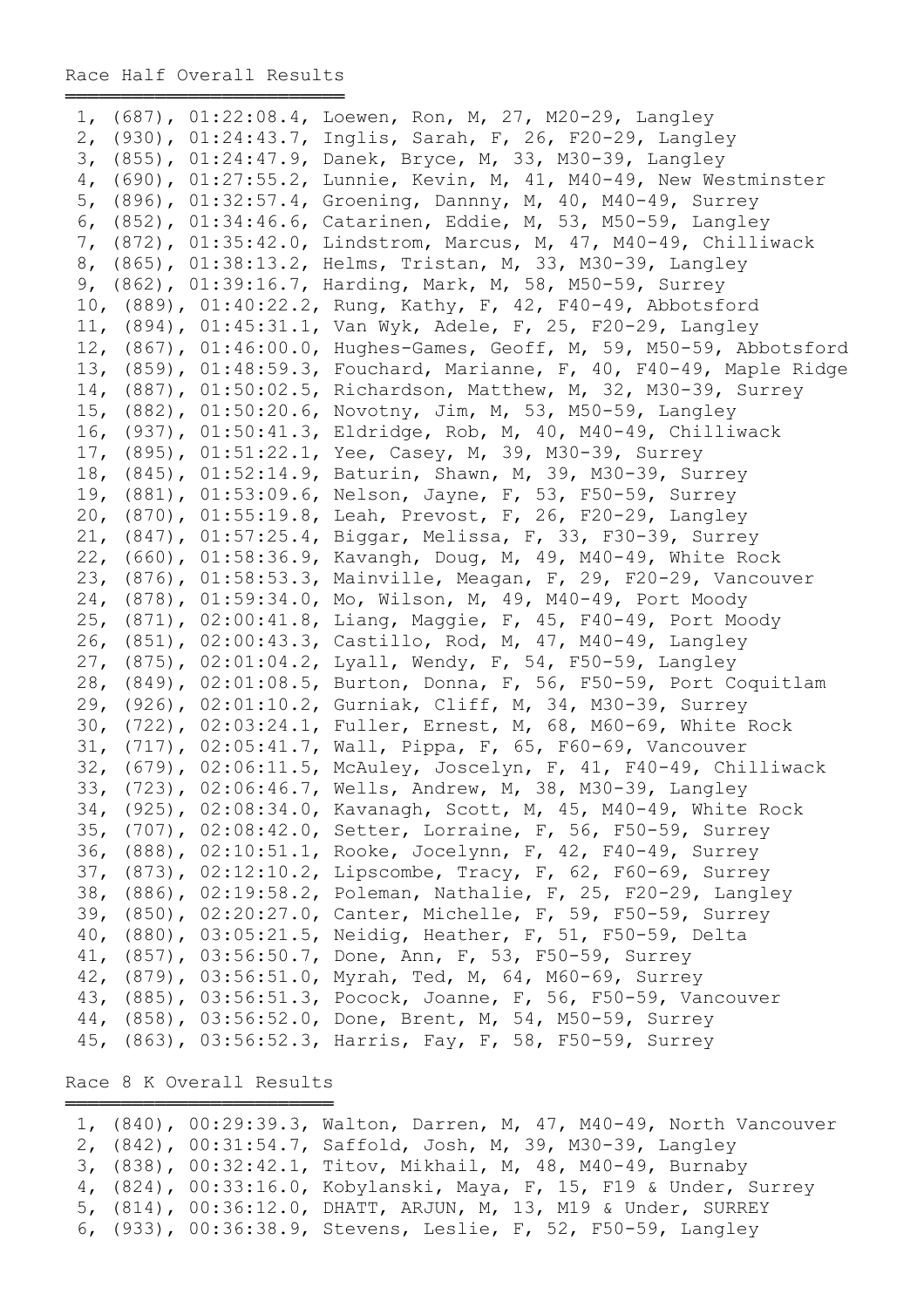7, (819), 00:36:52.8, Gilbert, Krista, F, 50, F50-59, Surrey 8, (815), 00:36:57.5, DHATT, GURMAN, M, 12, M19 & Under, SURREY 9, (836), 00:37:34.9, Sparks, Don, M, 55, M50-59, Surrey 10, (638), 00:37:38.3, Fossheim, Allen, M, 34, M30-39, Port Coquitlam 11, (823), 00:37:40.3, Kendall, Paul, M, 50, M50-59, Abbotsford 12, (841), 00:37:54.5, Yang, Robyn, F, 41, F40-49, Burnaby 13, (825), 00:38:10.3, Lay, Alexandra, F, 35, F30-39, Langley 14, (864), 00:38:48.7, Hart, Mary, F, 49, F40-49, Surrey 15, (806), 00:38:49.0, Bozanic, Dj, F, 38, F30-39, Mission 16, (818), 00:39:03.4, Fairbairn, Andrew, M, 44, M40-49, Surrey 17, (659), 00:39:04.3, Barichello, Tom, M, 61, M60-69, Langley 18, (883), 00:39:14.0, Olsthoorn, Art, M, 61, M60-69, Langley 19, (692), 00:39:37.2, Meier, Robert, M, 50, M50-59, Langley 20, (929), 00:39:45.0, Hilbebrand, Jeff, M, 47, M40-49, Abbortsford 21, (264), 00:40:14.5, Brunke, Werner, M, 61, M60-69, Surrey 22, (263), 00:41:28.9, Franks, Collen, F, 43, F40-49, Maple Ridge 23, (866), 00:41:41.2, Hornsby, Reg, M, 55, M50-59, Langley 24, (658), 00:41:52.3, Bergen, Chris, M, 46, M40-49, Surrey 25, (706), 00:42:00.1, Scott, Chris, M, 45, F40-49, Surrey 26, (812), 00:42:46.2, De Giusti, Nicole, F, 42, F40-49, Langley 27, (834), 00:42:50.0, Robertson, Gord, M, 65, M60-69, Surrey 28, (811), 00:43:01.1, Cheshire, Amanda, F, 33, F30-39, Chilliwack 29, (884), 00:43:08.4, Olsthoorn, Sandra, F, 60, F60-69, Langley 30, (826), 00:43:32.6, Lay, Christopher, M, 35, M30-39, Langley 31, (837), 00:44:40.5, Strange, Leah, F, 49, F40-49, Abbotsford 32, (932), 00:44:45.0, Dhatt, Anup, M, 71, M70-79, Surrey 33, (801), 00:44:57.4, Abbot, Cheryl, F, 46, F40-49, Langley 34, (805), 00:45:05.3, Borle, Scott, M, 49, M40-49, Agassiz 35, (822), 00:46:22.6, Helms, Paul, M, 61, M60-69, Langley 36, (809), 00:46:35.1, Burke, Lori, F, 46, F40-49, Abbotsford 37, (266), 00:46:35.9, Jovanovic, Mile, M, 64, M60-69, Surrey 38, (869), 00:46:43.9, Konrad, Glenda, F, 36, F30-39, Abbotsford 39, (668), 00:46:47.8, Estacio, Vina, F, 43, F40-49, Surrey 40, (813), 00:46:59.9, DHATT, AJIT, M, 11, M19 & Under, SURREY 41, (931), 00:47:04.8, Norrie, Brenda, F, 45, F40-49, Maple Ridge 42, (691), 00:47:28.0, Maginn, Maurice, M, 45, M40-49, Langley 43, (810), 00:47:48.2, Burns, Debra, F, 48, F40-49, Chilliwack 44, (831), 00:48:00.5, Ridley, Carmen, F, 20, F20-29, Langley 45, (817), 00:48:30.9, Ducharme, Leanne, F, 43, F40-49, White Rock 46, (821), 00:48:31.3, Heibert, Angela, F, 38, F30-39, Surrey 47, (832), 00:48:49.6, Ridley, Norm, M, 52, M50-59, Langley 48, (928), 00:48:56.4, Hilbebrand, Kobie, F, 45, F40-49, Abbortsford 49, (698), 00:49:14.1, Prokopich, Brenda, F, 51, F50-59, Surrey 50, (804), 00:50:25.5, Bergen, Tiffany, F, 44, F40-49, Surrey 51, (676), 00:51:32.3, Thiery, Tammy, F, 50, F50-59, Delta 52, (704), 00:52:04.2, Schasny, Neil, M, 42, M40-49, Langley 53, (927), 00:52:59.0, Cole, Wanda, F, 47, F40-49, Abbotsford 54, (954), 00:53:11.1, Deol, Harpreet, M, 45, M40-49, Surrey 55, (816), 00:53:32.4, Dhillon, Sarbjeet, F, 41, F40-49, New Westminster 56, (934), 00:53:32.7, Dihiall, Rajver, M, 11, M19 & Under, New Westminster 57, (827), 00:53:58.2, Lee, Nadia, F, 39, F30-39, Abbotsford 58, (488), 00:56:24.6, LaFave, Carly, F, 40, F40-49, Chilliwack 59, (663), 00:56:46.8, Charron, Patrick, M, 46, M40-49, Abbotsford 60, (935), 00:57:02.6, Singh, Jaswant, M, 59, M50-59, New Westminster 61, (647), 01:10:07.4, Peterson, Laura, F, 36, F30-39, Langley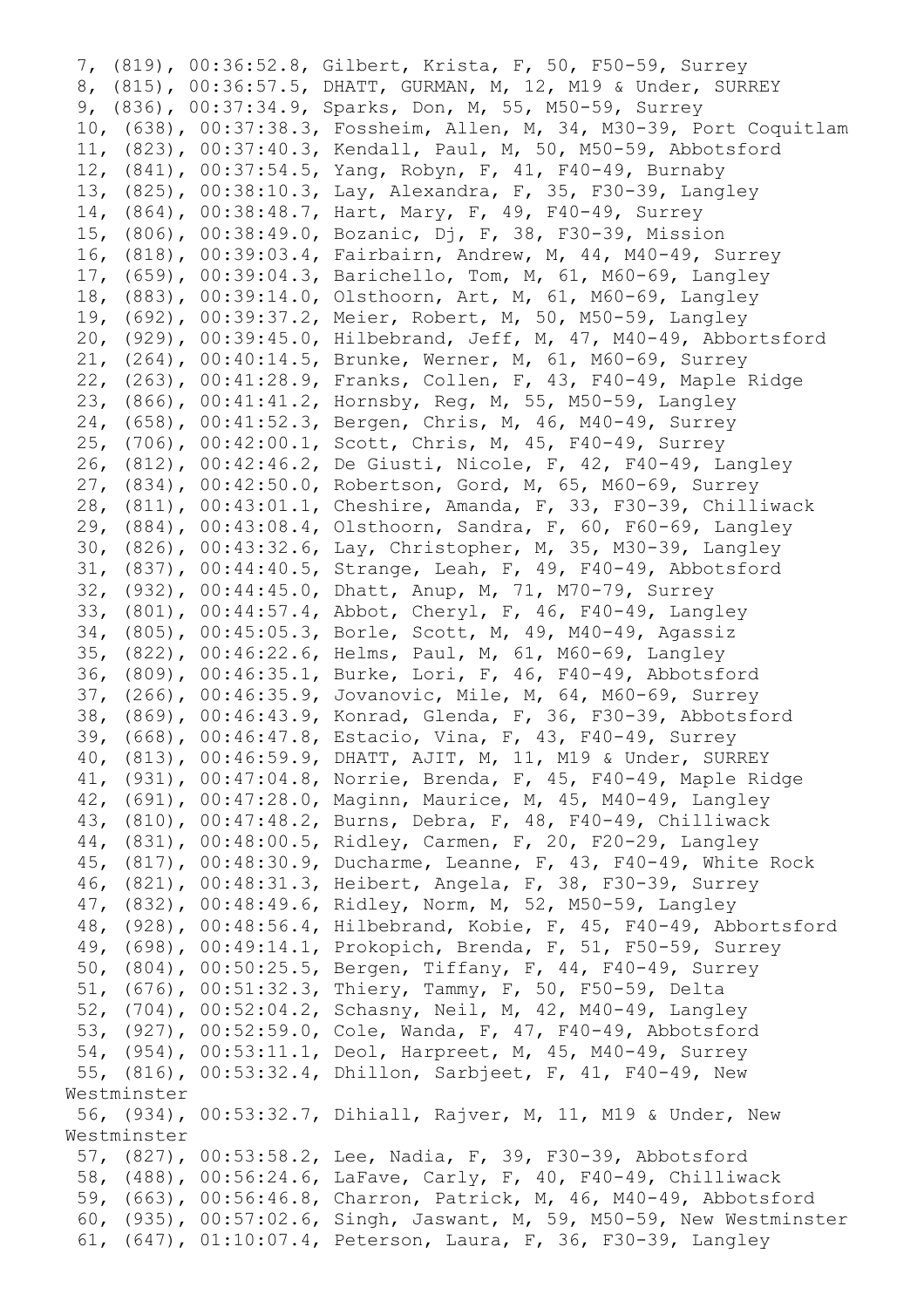62, (265), 01:15:42.0, Thind, Jasrol, M, 50, M50-59, Cloverdale

Race 1.8 K youth Overall Results

════════════════════════════════ 1, (808), 00:11:01.0, Buhler, Cameron, M, 8, M19 & Under, Abbotsford 2, (803), 00:12:06.0, Andrews, Tristan, M, 9, M19 & Under, Abbotsford 3, (945), 00:13:53.9, Buhler, Elizabeth J, F, 10, F19 & Under, Abbotsford 4, (487), 00:15:41.8, Lunnie, Tanner, M, 4, M19 & Under, New Westminster 5, (936), 00:16:26.2, Dhillon, Gursakhi, M, 8, M19 & Under, New Westminster 6, (712), 00:17:10.0, Lunnie, Maddie, F, 2, F19 & Under, New Westminster

## Women's Race Half By Category ═════════════════════════════

F20-29

|  | 1, (930), 01:24:43.7, Inglis, Sarah, 26, Langley       |
|--|--------------------------------------------------------|
|  | 2, (894), 01:45:31.1, Van Wyk, Adele, 25, Langley      |
|  | 3, (870), 01:55:19.8, Leah, Prevost, 26, Langley       |
|  | 4, (876), 01:58:53.3, Mainville, Meagan, 29, Vancouver |
|  | 5, (886), 02:19:58.2, Poleman, Nathalie, 25, Langley   |

F30-39 ──────

1, (847), 01:57:25.4, Biggar, Melissa, 33, Surrey

 $F40-49$ ──────

|  | 1, (889), 01:40:22.2, Rung, Kathy, 42, Abbotsford         |
|--|-----------------------------------------------------------|
|  | 2, (859), 01:48:59.3, Fouchard, Marianne, 40, Maple Ridge |
|  | 3, (871), 02:00:41.8, Liang, Maggie, 45, Port Moody       |
|  | 4, (679), 02:06:11.5, McAuley, Joscelyn, 41, Chilliwack   |
|  | 5, (888), 02:10:51.1, Rooke, Jocelynn, 42, Surrey         |

F50-59 ──────

|  | 1, (881), 01:53:09.6, Nelson, Jayne, 53, Surrey         |
|--|---------------------------------------------------------|
|  | 2, (875), 02:01:04.2, Lyall, Wendy, 54, Langley         |
|  | 3, (849), 02:01:08.5, Burton, Donna, 56, Port Coquitlam |
|  | 4, (707), 02:08:42.0, Setter, Lorraine, 56, Surrey      |
|  | 5, (850), 02:20:27.0, Canter, Michelle, 59, Surrey      |
|  | 6, (880), 03:05:21.5, Neidig, Heather, 51, Delta        |
|  | 7, (857), 03:56:50.7, Done, Ann, 53, Surrey             |
|  | 8, (885), 03:56:51.3, Pocock, Joanne, 56, Vancouver     |
|  | 9, (863), 03:56:52.3, Harris, Fay, 58, Surrey           |
|  |                                                         |

F60-69 ──────

> 1, (717), 02:05:41.7, Wall, Pippa, 65, Vancouver 2, (873), 02:12:10.2, Lipscombe, Tracy, 62, Surrey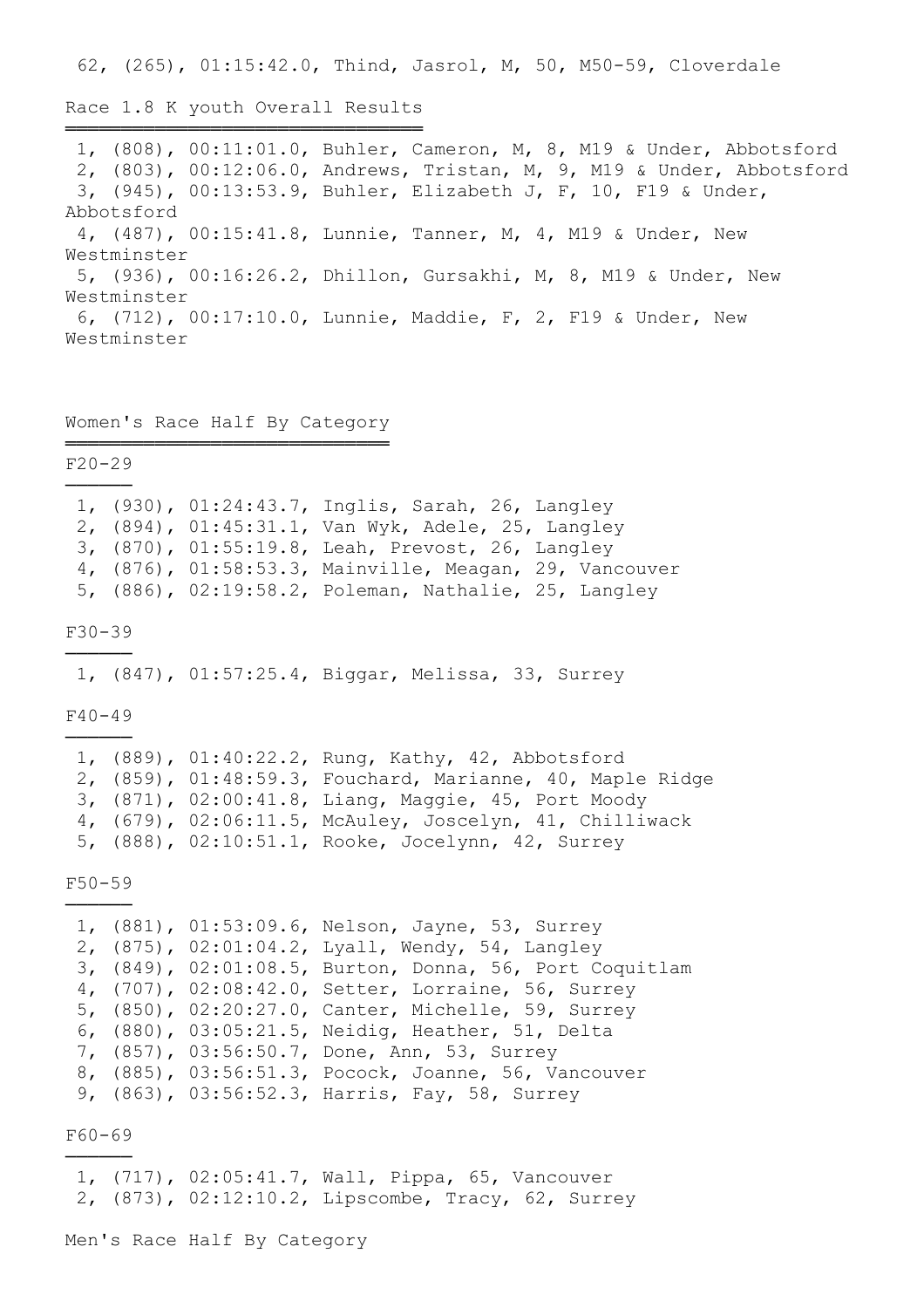M20-29 ──────

═══════════════════════════

1, (687), 01:22:08.4, Loewen, Ron, 27, Langley

M30-39

|  | 1, (855), 01:24:47.9, Danek, Bryce, 33, Langley       |
|--|-------------------------------------------------------|
|  | 2, (865), 01:38:13.2, Helms, Tristan, 33, Langley     |
|  | 3, (887), 01:50:02.5, Richardson, Matthew, 32, Surrey |
|  | 4, (895), 01:51:22.1, Yee, Casey, 39, Surrey          |
|  | 5, (845), 01:52:14.9, Baturin, Shawn, 39, Surrey      |
|  | 6, (926), 02:01:10.2, Gurniak, Cliff, 34, Surrey      |
|  | 7, (723), 02:06:46.7, Wells, Andrew, 38, Langley      |

M40-49 ──────

|  | 1, (690), 01:27:55.2, Lunnie, Kevin, 41, New Westminster |
|--|----------------------------------------------------------|
|  | 2, (896), 01:32:57.4, Groening, Dannny, 40, Surrey       |
|  | 3, (872), 01:35:42.0, Lindstrom, Marcus, 47, Chilliwack  |
|  | 4, (937), 01:50:41.3, Eldridge, Rob, 40, Chilliwack      |
|  | 5, (660), 01:58:36.9, Kavangh, Doug, 49, White Rock      |
|  | 6, (878), 01:59:34.0, Mo, Wilson, 49, Port Moody         |
|  | 7, (851), 02:00:43.3, Castillo, Rod, 47, Langley         |
|  | 8, (925), 02:08:34.0, Kavanagh, Scott, 45, White Rock    |
|  |                                                          |

M50-59

|  | 1, (852), 01:34:46.6, Catarinen, Eddie, 53, Langley       |
|--|-----------------------------------------------------------|
|  | 2, (862), 01:39:16.7, Harding, Mark, 58, Surrey           |
|  | 3, (867), 01:46:00.0, Hughes-Games, Geoff, 59, Abbotsford |
|  | 4, (882), 01:50:20.6, Novotny, Jim, 53, Langley           |
|  | 5, (858), 03:56:52.0, Done, Brent, 54, Surrey             |

M60-69 ──────

> 1, (722), 02:03:24.1, Fuller, Ernest, 68, White Rock 2, (879), 03:56:51.0, Myrah, Ted, 64, Surrey

Women's Race 8 K By Category ════════════════════════════

F19 & Under ───────────

1, (824), 00:33:16.0, Kobylanski, Maya, 15, Surrey

F20-29 ──────

1, (831), 00:48:00.5, Ridley, Carmen, 20, Langley

F30-39 ──────

|  | 1, (825), 00:38:10.3, Lay, Alexandra, 35, Langley      |
|--|--------------------------------------------------------|
|  | 2, (806), 00:38:49.0, Bozanic, Dj, 38, Mission         |
|  | 3, (811), 00:43:01.1, Cheshire, Amanda, 33, Chilliwack |
|  | 4, (869), 00:46:43.9, Konrad, Glenda, 36, Abbotsford   |
|  | 5, (821), 00:48:31.3, Heibert, Angela, 38, Surrey      |
|  | 6, (827), 00:53:58.2, Lee, Nadia, 39, Abbotsford       |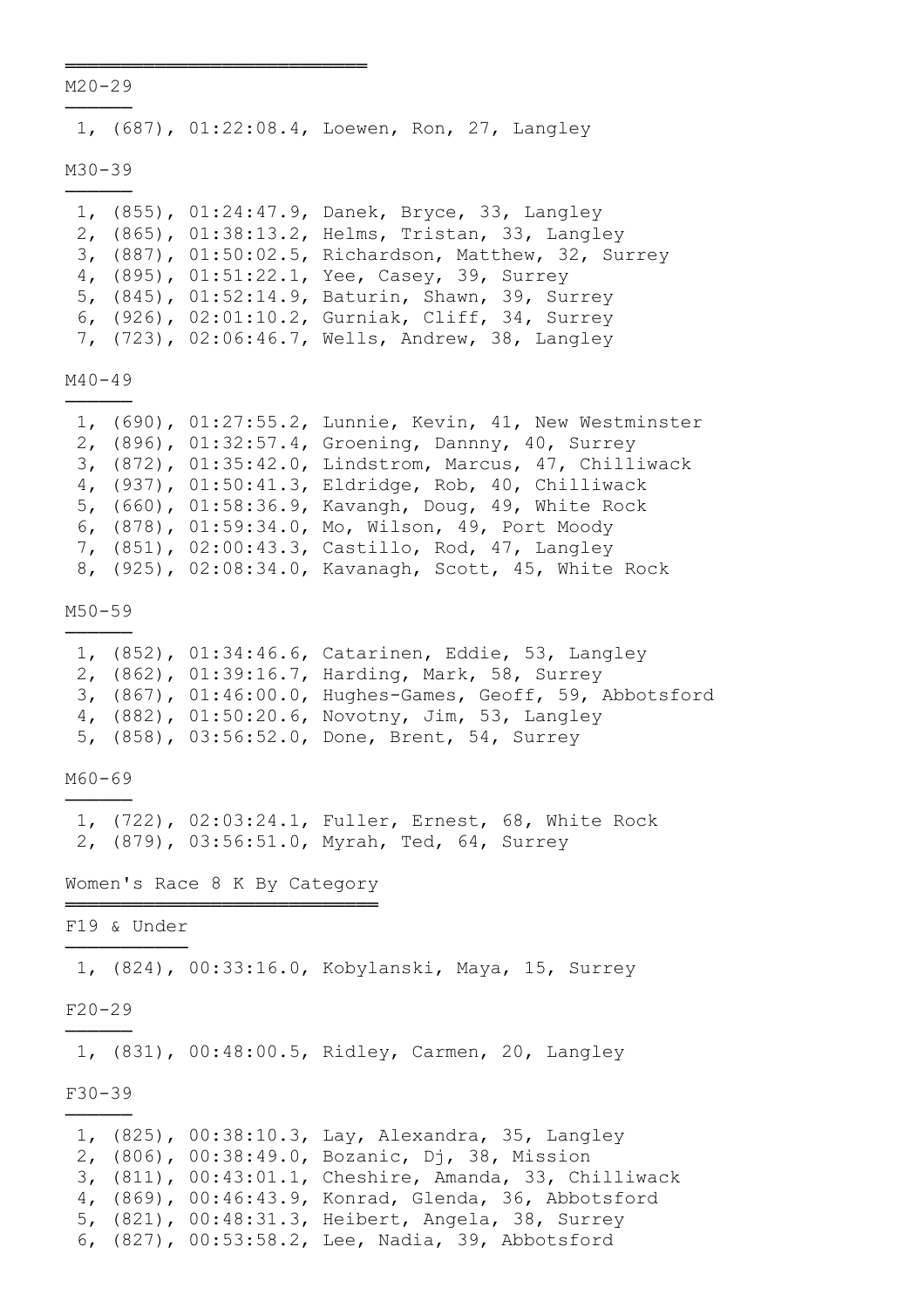7, (647), 01:10:07.4, Peterson, Laura, 36, Langley

#### F40-49

|  | 1, (841), 00:37:54.5, Yang, Robyn, 41, Burnaby                |
|--|---------------------------------------------------------------|
|  | 2, (864), 00:38:48.7, Hart, Mary, 49, Surrey                  |
|  | 3, (263), 00:41:28.9, Franks, Collen, 43, Maple Ridge         |
|  | 4, (812), 00:42:46.2, De Giusti, Nicole, 42, Langley          |
|  | 5, (837), 00:44:40.5, Strange, Leah, 49, Abbotsford           |
|  | 6, (801), 00:44:57.4, Abbot, Cheryl, 46, Langley              |
|  | 7, (809), 00:46:35.1, Burke, Lori, 46, Abbotsford             |
|  | 8, (668), 00:46:47.8, Estacio, Vina, 43, Surrey               |
|  | 9, (931), 00:47:04.8, Norrie, Brenda, 45, Maple Ridge         |
|  | 10, (810), 00:47:48.2, Burns, Debra, 48, Chilliwack           |
|  | 11, (817), 00:48:30.9, Ducharme, Leanne, 43, White Rock       |
|  | 12, (928), 00:48:56.4, Hilbebrand, Kobie, 45, Abbortsford     |
|  | 13, (804), 00:50:25.5, Bergen, Tiffany, 44, Surrey            |
|  | 14, (927), 00:52:59.0, Cole, Wanda, 47, Abbotsford            |
|  | 15, (816), 00:53:32.4, Dhillon, Sarbjeet, 41, New Westminster |
|  | 16, (488), 00:56:24.6, LaFave, Carly, 40, Chilliwack          |

# F50-59 ──────

 1, (933), 00:36:38.9, Stevens, Leslie, 52, Langley 2, (819), 00:36:52.8, Gilbert, Krista, 50, Surrey 3, (698), 00:49:14.1, Prokopich, Brenda, 51, Surrey 4, (676), 00:51:32.3, Thiery, Tammy, 50, Delta

F60-69 ──────

1, (884), 00:43:08.4, Olsthoorn, Sandra, 60, Langley

Men's Race 8 K By Category ══════════════════════════

F40-49 ──────

1, (706), 00:42:00.1, Scott, Chris, 45, Surrey

M19 & Under ───────────

 1, (814), 00:36:12.0, DHATT, ARJUN, 13, SURREY 2, (815), 00:36:57.5, DHATT, GURMAN, 12, SURREY 3, (813), 00:46:59.9, DHATT, AJIT, 11, SURREY 4, (934), 00:53:32.7, Dihiall, Rajver, 11, New Westminster

## M30-39 ──────

 1, (842), 00:31:54.7, Saffold, Josh, 39, Langley 2, (638), 00:37:38.3, Fossheim, Allen, 34, Port Coquitlam 3, (826), 00:43:32.6, Lay, Christopher, 35, Langley

M40-49 ──────

> 1, (840), 00:29:39.3, Walton, Darren, 47, North Vancouver 2, (838), 00:32:42.1, Titov, Mikhail, 48, Burnaby 3, (818), 00:39:03.4, Fairbairn, Andrew, 44, Surrey 4, (929), 00:39:45.0, Hilbebrand, Jeff, 47, Abbortsford